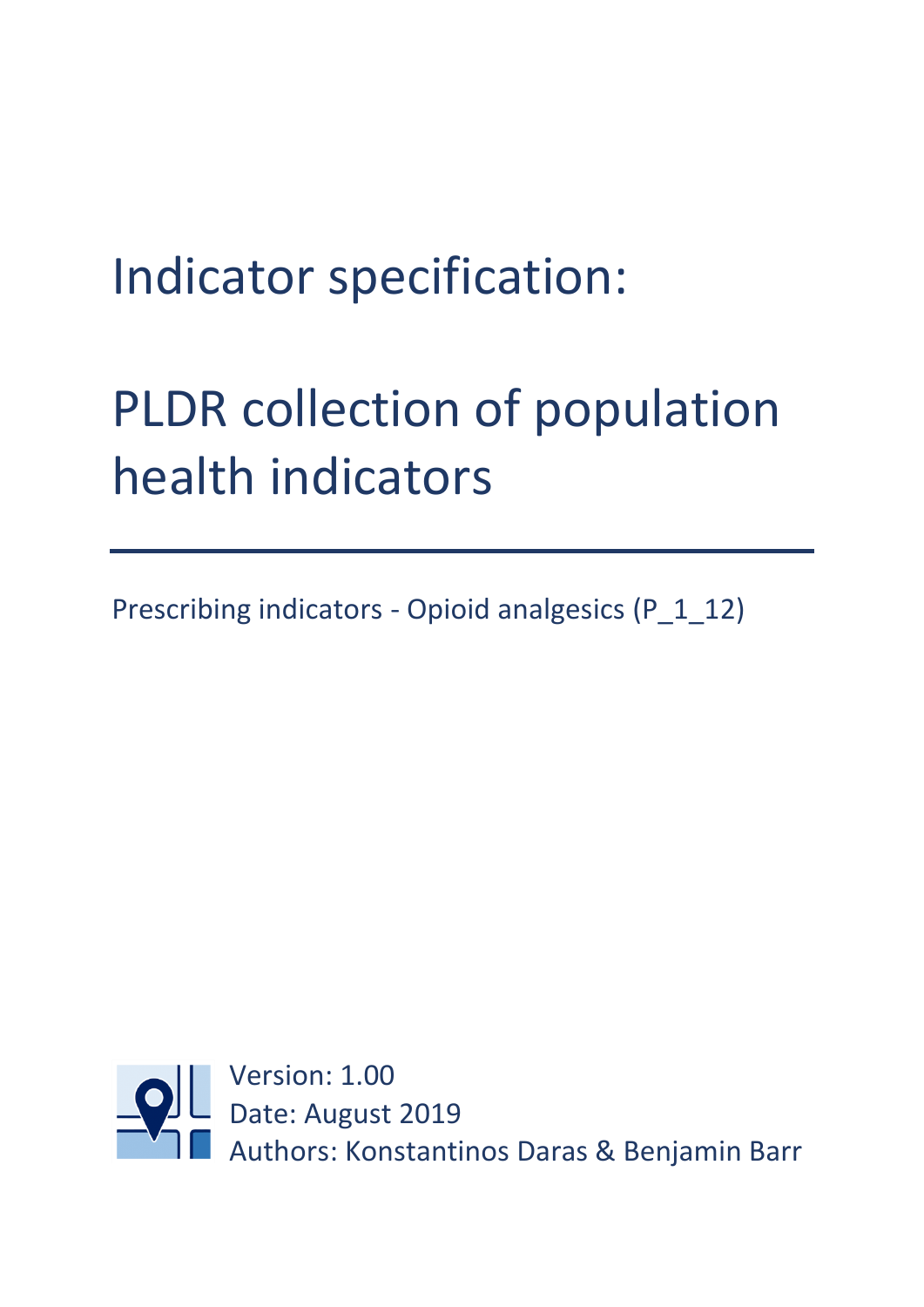



## **Overview**

**Indicator title** 

Prescribing indicators - Opioid analgesics (P\_1\_12).

#### **Indicator family name**

Prescribing indicators.

#### **Summary**

This indicator measures the number of Opioid analgesics that are prescribed on a quarterly basis by all practices in England, including GP practices. Numbers are given for the total number of items prescribed/dispensed and the total net ingredient cost (NIC) for 7 consecutive years, across areas of England.

### **Technical description**

The data covers NHS prescriptions of Opioid analgesics (see Appendix I) written in England and dispensed in the community in the UK. Prescriptions written in England but dispensed outside England are included. The data includes prescriptions written by GPs and other nonmedical prescribers (such as nurses and pharmacists) who are attached to GP practices. To allocate the prescribed items to each LSOA area, the Patients registered at a GP practice at Lower Super Output Area (LSOA) level was used. Patients Registered at a GP Practice dataset is a quarterly publication by NHS Digital and provides count of patients by gender.

Additional information about the GP Practice Prescribing Chemical-level Data and Patients Registered at a GP Practice can be found at:

GP Practice Prescribing Chemical-level Data[: https://digital.nhs.uk/data-and](https://digital.nhs.uk/data-and-information/publications/statistical/practice-level-prescribing-data)[information/publications/statistical/practice-level-prescribing-data](https://digital.nhs.uk/data-and-information/publications/statistical/practice-level-prescribing-data) Patients Registered at a GP Practice[: https://digital.nhs.uk/data-and](https://digital.nhs.uk/data-and-information/publications/statistical/patients-registered-at-a-gp-practice)[information/publications/statistical/patients-registered-at-a-gp-practice](https://digital.nhs.uk/data-and-information/publications/statistical/patients-registered-at-a-gp-practice)

**Unique Identifier** P\_1\_12

## **Construction**

#### **Data sources**

#### Denominator:

Mid-year population estimates for England, provided by the Office for National Statistics (ONS). Population estimates are released in the summer following year end.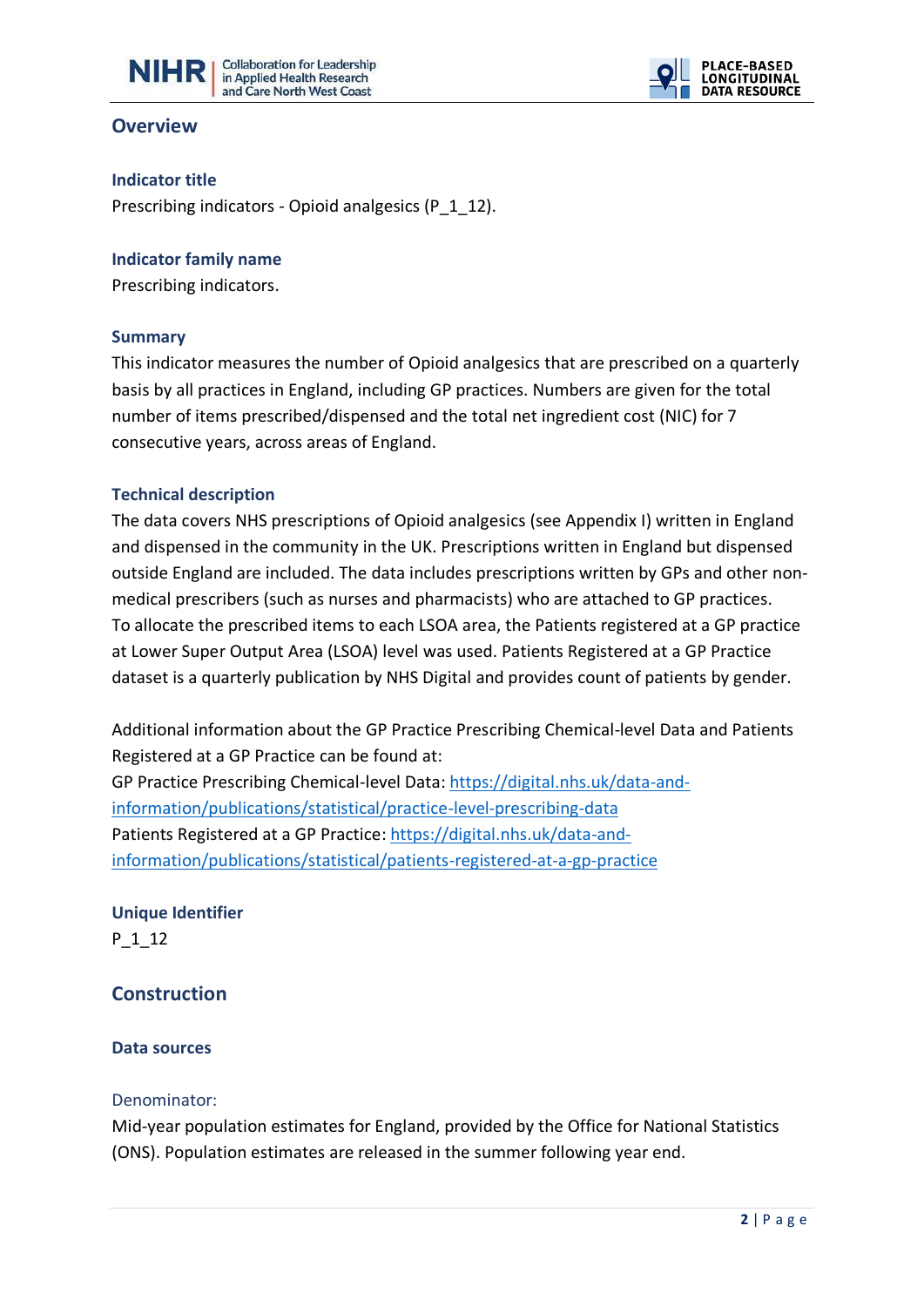



#### Numerator:

The number of Opioid analgesics that are prescribed on a quarterly basis by all practices in England at the LSOA level.

#### Data filters:

The denominator is the Mid-population estimates provided by ONS 2011-17 and requires no filtering. The numerator is the number of Opioid analgesics prescribed quarterly and It is produced by filtering the following BNF codes from the entire prescribing dataset (see Appendix I).

### **Presentation**

**Breakdowns**

Time period Quarterly data: Q4 2010 – Q4 2017

Demographic Person

Geographic Lower Super Output Areas (LSOA) level in England

#### Disclosure control

This indicator has been produced using only publicly available datasets.

## **Output: p\_1\_12\_{year}\_{quarter}\_LSOA.csv**

| <b>Column name</b> | <b>Description</b>                      |  |
|--------------------|-----------------------------------------|--|
| <b>LSOA11</b>      | LSOA code                               |  |
| ALL PATIENTS       | Number of patients (estimation based on |  |
|                    | the GP patients population - quarterly  |  |
|                    | published by NHS Digital).              |  |
| <b>ITEMS</b>       | Total prescribing items                 |  |
| <b>NIC</b>         | <b>Total Net ingredient cost</b>        |  |
| ALL AGES           | Mid-population estimates (ONS 2011-17)  |  |
| <b>ITEMS R</b>     | Total prescribing items rate            |  |
| NIC R              | Total Net ingredient cost rate          |  |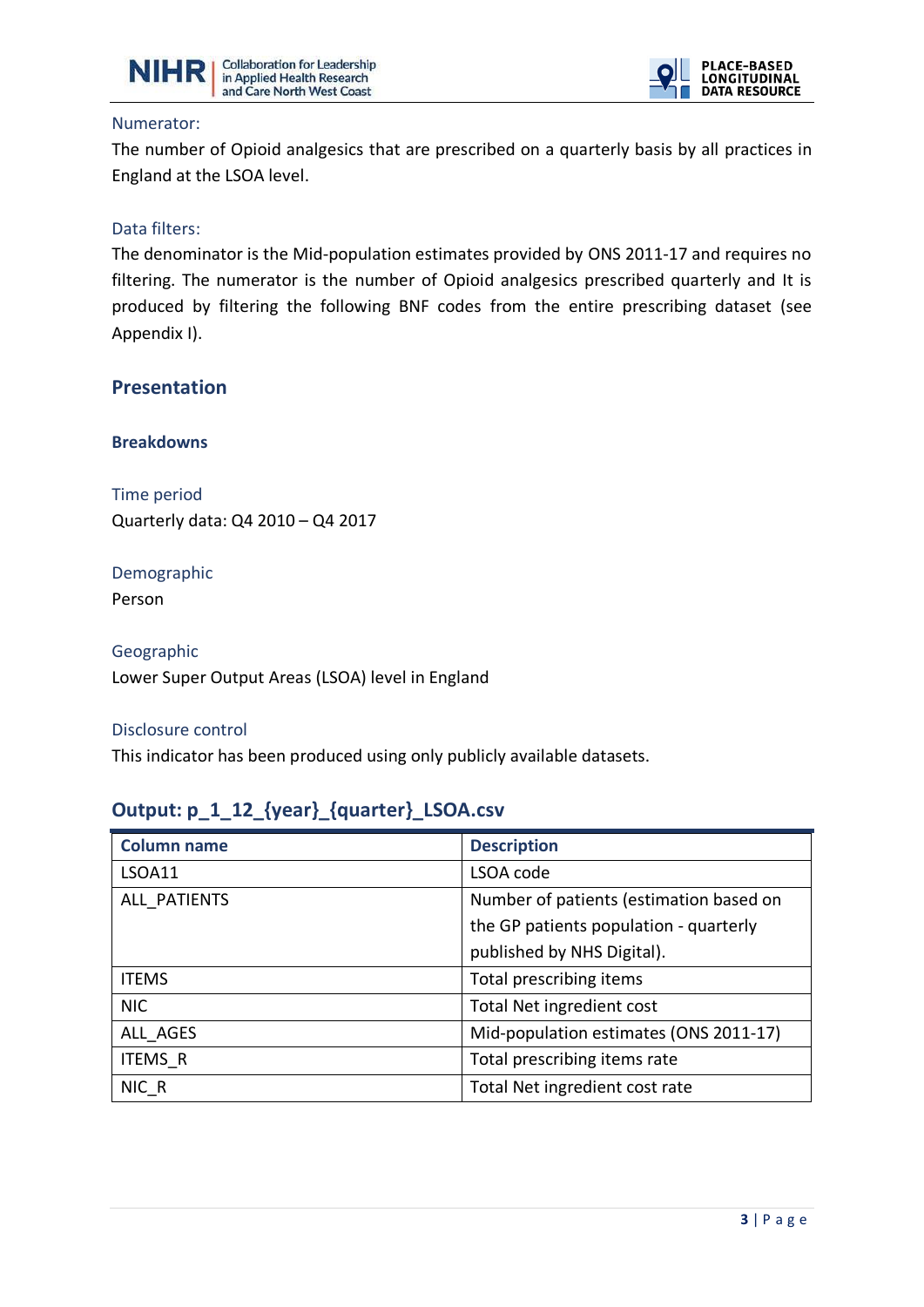



## **Revision history**

| <b>Version Date</b> | <b>Summary of changes</b>           |
|---------------------|-------------------------------------|
| 1.00                | $\sqrt{2}$ Aug 2019   First release |

## **Appendix I**

| <b>BNFCODE</b>  | <b>BNFCODE</b>  | <b>BNFCODE</b>  | <b>BNFCODE</b>  | <b>BNFCODE</b>  |
|-----------------|-----------------|-----------------|-----------------|-----------------|
| 0407010F0AAAAAA | 0407010X0AAAQAQ | 0407020D0BBABAE | 0407020K0AABMBM | 0407020K0AAFEFE |
| 0407010F0AAABAB | 0407010N0AAANAN | 0407020D0BBACAA | 0407020K0AABNBN | 0407020K0AAFFFF |
| 0407010F0AAACAC | 0407010N0BCAAAA | 0407020D0BBADAB | 0407020K0AABPBP | 0407020K0AAFGFG |
| 0407010F0AAADAD | 0407010N0BDAAAA | 0407020D0BBAEAC | 0407020K0AABSBS | 0407020K0AAFHFH |
| 0407010F0AAAFAF | 0407010N0BEAAAE | 0407020D0BBAFAD | 0407020K0AABTBT | 0407020K0AAFIFI |
| 0407010F0AAAHAH | 0407010N0BFAAAH | 0309010N0AAAAAA | 0407020K0AABUBU | 0407020K0AAFJFJ |
| 0407010F0AAAQAQ | 0407010N0BFABAI | 0309010N0AAABAB | 0407020K0AABZBZ | 0407020K0AAFKFK |
| 0407010F0AAARAR | 0407010X0BIAAAH | 0309010N0AAACAC | 0407020K0AACACA | 0407020K0AAFLFL |
| 0407010F0AAASAS | 0407010N0BGAAAH | 0309010N0AAADAD | 0407020K0AACBCB | 0407020K0AAFMFM |
| 0407010F0AAATAT | 0407010X0BIABAI | 0309010N0AAAEAE | 0407020K0AACCCC | 0407020K0AAFNFN |
| 0407010F0AAAUAU | 0407010N0BGABAI | 0309010N0AAAFAF | 0407020K0AACDCD | 0407020K0BCAAAA |
| 0407010X0AABHBH | 0407010X0BIACAP | 0309010N0AAAGAG | 0407020K0AACECE | 0407020K0BCABAB |
| 0407010F0AAAXAX | 0407010N0BGACAM | 0309010N0AAAHAH | 0407020K0AACFCF | 0407020K0BCACAE |
| 0407010F0BBAAAB | 0407010X0BIADAQ | 0309010N0AAAIAI | 0407020K0AACZCZ | 0407020K0BCADAF |
| 0407010F0BBABAC | 0407010N0BGADAN | 0309010N0AAAJAJ | 0407020K0AADFDF | 0407020K0BCAEAG |
| 0407010F0BCAAAB | 0407010X0BXAAAU | 0309010N0AAAKAK | 0407020K0AADGDG | 0407020K0BDAAAA |
| 0407010F0BCABAB | 0407010N0BHAAAP | 0407020K0AAA1A1 | 0407020K0AADIDI | 0407020K0BDABAB |
| 0407010F0BDAAAC | 0407010Q0AAAAAA | 0407020K0AAA2A2 | 0407020K0AADJDJ | 0407020K0BDACAE |
| 0407010F0BEAAAD | 0407010Q0AAABAB | 0407020K0AAA3A3 | 0407020K0AADKDK | 0407020K0BDADAF |
| 0407010F0BEABAF | 0407010Q0AAADAD | 0407020K0AAA4A4 | 0407020K0AADNDN | 0407020K0BDAEAG |
| 0407010F0BGAAAF | 0407010Q0BBAAAA | 0407020K0AAA5A5 | 0407020K0AADPDP | 0407020K0BEAACB |
| 0407010F0BGABAH | 0407010Q0BCAAAA | 0407020K0AAA6A6 | 0407020K0AADQDQ | 0407020G0AAAAAA |
| 0407010F0BGACAD | 0407010Q0BDAAAA | 0407020K0AAA7A7 | 0407020K0AADRDR | 0407020G0AAABAB |
| 0407010F0BHAAAH | 0407010Q0BEAAAA | 0407020K0AAA8A8 | 0407020K0AADSDS | 0407020G0AAACAC |
| 0407010F0BHABAQ | 0309010C0AAAAAA | 0407020K0AAA9A9 | 0407020K0AADTDT | 0407020G0AAADAD |
| 0407010F0BHACAR | 0309010C0AAABAB | 0407020K0AAAAAA | 0407020K0AADVDV | 0407020G0AAAEAE |
| 0407010F0BHADAD | 0309010C0AAADAD | 0407020K0AAABAB | 0407020K0AADWDW | 0407020G0AAAFAF |
| 0407010F0BHAEAF | 0309010C0AAAFAF | 0407020K0AAACAC | 0407020K0AADXDX | 0407020G0AAAGAG |
| 0407010F0BLABAA | 0309010C0AAAHAH | 0407020K0AAADAD | 0407020K0AADYDY | 0407020G0AAAIAI |
| 0407010F0BMAAAB | 0309010C0BBAAAD | 0407020K0AAAEAE | 0407020K0AADZDZ | 0407020G0AAAKAK |
| 0407010F0BNAAAA | 0309010C0BCAAAD | 0407020K0AAAFAF | 0407020K0AAEAEA | 0407020G0AAAMAM |
| 0407010F0BQAAAA | 0407020C0AAABAB | 0407020K0AAAGAG | 0407020K0AAEBEB | 0407020G0AAANAN |
| 0407010F0BRAAAD | 0407020C0AAACAC | 0407020K0AAAHAH | 0407020K0AAECEC | 0407020G0AAAPAP |
| 0407010F0BRABAF | 0407020C0AAADAD | 0407020K0AAAIAI | 0407020K0AAEDED | 0407020G0AAAQAQ |
| 0407010F0BSAAAH | 0407020C0AAAEAE | 0407020K0AAAJAJ | 0407020K0AAEEEE | 0407020G0AAARAR |
| 0407010F0BSABAD | 0407020C0AAAFAF | 0407020K0AAAKAK | 0407020K0AAEFEF | 0407020G0BBAAAD |
| 0407010F0BTAAAB | 0407020C0AAAIAI | 0407020K0AAALAL | 0407020K0AAEGEG | 0407020G0BBABAE |
| 0407010F0BUAAAB | 0407020C0AAAJAJ | 0407020K0AAAMAM | 0407020K0AAEHEH | 0407020G0BBACAF |
| 0407010F0BWAAAB | 0407020C0AAANAN | 0407020K0AAANAN | 0407020K0AAEIEI | 0407020G0BCAAAC |
| 0407010X0CJAABH | 0407020C0AAAPAP | 0407020K0AAAPAP | 0407020K0AAEJEJ | 0407020G0BCABAB |
| 0407010F0BXAAAX | 0407020C0AAAUAU | 0407020K0AAAQAQ | 0407020K0AAEKEK | 0407020G0BCACAA |
| 0407010M0AAAAAA | 0407020C0AAAVAV | 0407020K0AAARAR | 0407020K0AAELEL | 0407020G0BCADAI |
| 0407010M0AAABAB | 0407020C0AAAWAW | 0407020K0AAASAS | 0407020K0AAEMEM | 0407020G0BDAAAC |
| 0407010M0BCAAAA | 0407020C0AAAXAX | 0407020K0AAATAT | 0407020K0AAENEN | 0407020H0AAABAB |
| 0407010N0AAAAAA | 0407020C0AAAYAY | 0407020K0AAAUAU | 0407020K0AAEPEP | 0407020H0AAACAC |
| 0407010N0AAACAC | 0407020C0AABABA | 0407020K0AAAVAV | 0407020K0AAEQEQ | 0407020H0AAADAD |
| 0407010N0AAADAD | 0407020C0BBAABA | 0407020K0AAAWAW | 0407020K0AAERER | 0407020H0AAAFAF |
| 0407010N0AAAFAF | 0309020ACAAAAAA | 0407020K0AAAXAX | 0407020K0AAESES | 0407020H0BBAAAB |
| 0407010N0AAAGAG | 0309020ACBBAAAA | 0407020K0AAAYAY | 0407020K0AAETET | 0407020A0AAAEAE |
| 0407010X0AAAHAH | 0407020D0AAAAAA | 0407020K0AAAZAZ | 0407020K0AAEWEW | 0407020A0AAAFAF |
| 0407010N0AAAHAH | 0407020D0AAABAB | 0407020K0AABBBB | 0407020K0AAEXEX | 0407020A0AAAGAG |
| 0407010X0AAAIAI | 0407020D0AAACAC | 0407020K0AABEBE | 0407020K0AAEYEY | 0407020A0AAAHAH |
| 0407010N0AAAIAI | 0407020D0AAADAD | 0407020K0AABHBH | 0407020K0AAEZEZ | 0407020A0AAAQAQ |
| 0407010X0AABNBN | 0407020D0AAAEAE | 0407020K0AABIBI | 0407020K0AAFAFA | 0407020A0AAARAR |
| 0407010N0AAALAL | 0407020D0AAAFAF | 0407020K0AABJBJ | 0407020K0AAFBFB | 0407020A0AAASAS |
| 0407010X0AAAPAP | 0407020D0AAAHAH | 0407020K0AABKBK | 0407020K0AAFCFC | 0407020A0AAATAT |
| 0407010N0AAAMAM | 0407020D0BBAAAD | 0407020K0AABLBL | 0407020K0AAFDFD | 0407020A0AAAUAU |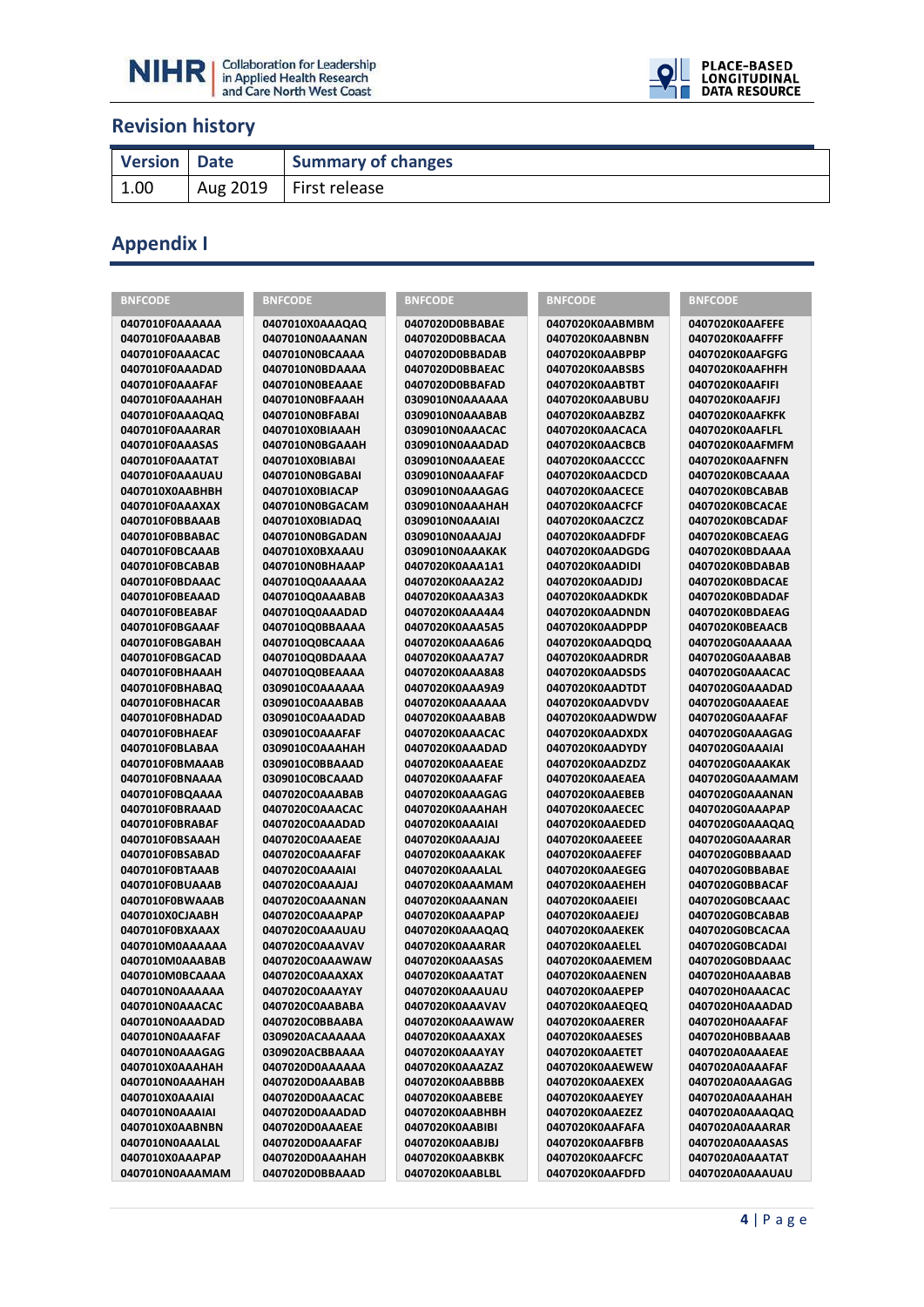## NIHRI

**Collaboration for Leadership** in Applied Health Research and Care North West Coast

040702050AAADAD

040702050AAAFAF

040702050AAAFAF

040702050AAAGAG

040702050AAAKAK

040702050BBAAAF

040702050BBABAD

040702050BBACAF

040702050BBADAG

040702050BBAEAC

040702050BBAFAA

040702050BBAGAB

0407020L0AAABAB

0407020L0BBAAAB

0407020P0AAAAAA

0407020P0AAAEAE

0407020P0AAAFAF

0407020P0AAAGAG

0407020P0AAAJAJ

0407020P0AAAKAK

0407020P0AAALAL

0407020P0AAAMAM

0407020P0AAANAN

0407020P0AAAPAP

0407020P0AAAQAQ

0407020P0AAARAR

0407020P0AAASAS

0407020P0AAATAT

0407020P0AAAUAU

0407020P0AAAVAV

0407020P0AAAXAX

0407020P0AAAYAY

0407020P0AAAZAZ

0407020P0AARARA

0407020P0AABBBB

0407020P0AABCBC

0407020P0BBAAAV

0407020Q0AAA1A1

0407020Q0AAA2A2

0407020Q0AAA3A3

0407020O0AAA4A4

0407020Q0AAA5A5

0407020Q0AAA6A6

0407020Q0AAA7A7

0407020Q0AAA8A8

0407020Q0AAA9A9

0407020Q0AAAAAA

0407020Q0AAABAB

0407020O0AAACAC

0407020O0AAADAD

0407020O0AAAFAF

0407020O0AAAFAF

0407020Q0AAAGAG

0407020Q0AAAHAH

0407020O0AAAIAI

0407020Q0AAAJAJ

0407020Q0AAAKAK

0407020Q0AAALAL

0407020Q0AAAPAP

040702000AAAOAO

0407020Q0AAARAR

0407020O0AAASAS

0407020Q0AAATAT

0407020O0AAAUAU

0407020Q0AAAVAV

0407020Q0AAAXAX

0407020O0AAAWAW

0407020Q0AAAMAM

0407020P0AAAWAW

**RNECODE** 

#### **RNECODE**

0407020A0AABWBW 0407020A0BBAAAF 0407020A0BBABAF 0407020A0BBACAG 0407020A0BBADAH 0407020A0BBAFAO 0407020A0BBAFAR 0407020A0BBAGAS 0407020A0BBAHAT 0407020A0BBAIAE 0407020A0BBAJAF 0407020A0BBAKAG 0407020A0BBALAH 0407020A0BBAMAU 0407020A0BDAAAF 0407020A0BDABAF 0407020A0BDACAG 0407020A0BDADAH 0407020A0BEAAAU 0407020A0BFABAF 0407020A0BFACAF 0407020A0BEADAG **0407020A0REAFAH** 0407020A0BFAAAU 0407020A0BFABAE 0407020A0BFACAF 0407020A0BFADAG 0407020A0BFAEAH 0407020A0BFAFRW 0407020A0BGAAAE 0407020A0BGABAE 0407020A0BGACAG 0407020A0BGADAH 0407020A0BHAAAE 0407020A0BHABAE 0407020A0BHACAG 0407020A0BHADAH 0407020A0BLAAAE 0407020A0BLABAF 0407020A0BLACAG 0407020A0BLADAH 0407020A0BLAFAU 0407020A0BMAAAE 0407020A0BMARAE 0407020A0BMACAG 0407020A0BMADAH 0407020A0BQAAAU 0407020A0BOABAE 0407020A0BQACAF 0407020A0BOADAG 0407020A0BOAFAH 0407020A0BRAAALL 0407020A0BRABAF 0407020A0BRACAG 0407020A0BRADAH 0407020A0BRAFAF 0407020A0BUAAAU 0407020A0BUABAF 0407020A0BUACAF 0407020A0BUADAG 0407020A0BUAEAH 0407020A0BVAAAU 0407020A0BVABAE 0407020A0BVACAF 0407020A0BVADAG 0407020A0BVAEAH 040702050AAAAAA 040702050AAABAB 040702050AAACAC

#### **BNFCODE**

0407020Q0AAAZAZ 0407020O0AABABA 0407020O0AABBBB 040702000AARCRC 0407020O0AABDBD 040702000AARFRF 0407020O0AABFBF 0407020Q0AABGBG 0407020Q0AABHBH 0407020Q0AABIBI 0407020Q0AABJBJ 0407020Q0AABKBK 0407020Q0AABLBL 0407020Q0AABMBM 0407020O0AABNBN 0407020Q0AABPBP 0407020Q0AABQBQ 0407020Q0AABRBR 0407020Q0AABSBS 0407020Q0AABTBT 0407020O0AABUBU 0407020Q0AABVBV 0407020Q0AARWRW 0407020Q0AABXBX 0407020Q0AABYBY 0407020Q0AABZBZ 0407020Q0AACACA 0407020Q0AACBCB 0407020O0AACCCC 0407020Q0AACDCD 0407020O0AACECE 0407020Q0AACFCF 0407020Q0AACGCG 0407020Q0AACHCH 04070200044CICL 0407020Q0AACJCJ 0407020O0AACKCK 0407020Q0AACLCL 0407020Q0AACMCM 0407020Q0AACNCN 0407020Q0AACPCP 0407020Q0AACQCQ 0407020Q0AACRCR 0407020O0AACSCS 0407020Q0AACTCT 0407020Q0AACUCU 0407020Q0AACVCV 0407020Q0AACWCW 0407020O0AACXCX 040702000AACYCY 0407020O0AACZCZ 04070200044DCDC 0407020O0AADDDD 0407020Q0AADEDE 0407020Q0AADFDF 0407020O0AADGDG 0407020Q0AADHDH 0407020Q0AADIDI 0407020Q0AADJDJ 0407020Q0AADKDK 0407020O0AADLDL 040702000AADMDM 0407020Q0AADNDN 0407020O0AADPDP 0407020Q0AADRDR 0407020O0AADSDS 0407020Q0AADTDT 0407020O0AADUDU 0407020Q0AADVDV



**BNFCODE** 

0407020Q0AADWDW

0407020O0AADXDX

0407020O0AADYDY

04070200044D7D7

0407020O0AAEAEA

040702000AAFRFR

0407020Q0AAECEC

0407020Q0AAEDED

0407020Q0AAEEEE

0407020Q0AAEFEF

0407020Q0AAEGEG

0407020O0AAFHFH

0407020Q0AAEIEI

0407020Q0AAEJEJ

0407020Q0AAEKEK

0407020Q0AAELEL

0407020Q0AAEMEM

0407020Q0AAENEN

0407020Q0AAEPEP

0407020Q0AAEQEQ

0407020Q0AAERER

0407020Q0AAESES

0407020O0AAETET

0407020Q0AAEUEU

0407020Q0AAEWEW

0407020Q0AAEXEX

0407020Q0AAEYEY

0407020Q0AAEZEZ

0407020Q0AAFAFA

0407020Q0AAFBFB

0407020Q0AAFCFC

0407020Q0AAFDFD

0407020Q0AAFEFE

0407020Q0AAFFFF

040702000AAFGFG

0407020Q0AAFHFH

0407020O0AAFIFI

0407020Q0AAFJFJ

0407020Q0AAFKFK

0407020Q0AAFLFL

0407020O0AAFPFP

0407020Q0AAFRFR

0407020Q0AAFTFT

0407020Q0AAFVFV

0407020Q0AAFZFZ

0407020Q0AAGAGA

0407020Q0BBAAAK

0407020Q0BBABAL

0407020O0BBACAL

0407020Q0BBADAH

040702000BBAFAG

0407020O0BBAFCV

0407020Q0BBAGCP

0407020Q0BBAHDC

0407020O0BBAIDD

0407020Q0BBAJDE

0407020Q0BBAKCG

0407020Q0BBALCF

0407020Q0BCABA6

0407020O0BCACAK

0407020O0BCADAL

0407020Q0BCAEAI

0407020O0BCAFAH

0407020Q0BCAGCN

0407020O0BCAHCS

0407020Q0BCAICT

0407020O0BCAJCU

0407020Q0BEAAA0

0407020Q0AAFWFW

#### **PLACE-BASED LONGITUDINAI DATA RESOURCE**

#### **BNFCODE**

0407020Q0BEABFJ 0407020Q0BGAAAK 0407020O0BGABAL 040702000BGACAL 0407020Q0BGADAH 040702000BHAACO 0407020O0BHABCR 0407020Q0BHACCD 0407020Q0BHADCE 0407020Q0BHAEBM 0407020Q0BHAFDR 0407020O0BHAGCN 0407020Q0BHAHA6 0407020Q0BIAAEG 0407020O0BIABEH 0407020Q0BIACDU 0407020Q0BIADDV 0407020Q0BIAEDW 0407020Q0BIAFEI 0407020Q0BJAADZ 0407020Q0BJABEA 0407020Q0BJACEB 0407020O0BKAAEF 0407020Q0BKABEG 0407020Q0BKACEH 0407020Q0BKADEB 0407020Q0BKAEEI 0407020Q0BLAAEW 0407020Q0BLABEX 0407020Q0BLACEY 0407020Q0BLADEZ 0407020Q0BLAEEW 0407020Q0BLAFEX 0407020Q0BLAGEY 040702000BLAHEZ 0407020Q0BMAAAK 0407020O0BMABAL 0407020Q0BMACAI 0407020Q0BMADAH 0407020Q0BMAEAG 0407020Q0BNAAAK 0407020Q0BNABAL 0407020Q0BNACAI 0407020Q0BNADAH 0407020Q0BPAAAK 0407020Q0BPABAL 0407020Q0BPACAI 0407020O0BPADAH 0407020Z0AAAEAE **040702070AAAFAF** 0407020Z0AAAGAG **040702070AAAHAH** 0407020Z0AAAIAI 0407020Z0AAAIAI 0407020Z0AAAKAK 0407020ADAAAAAA 0407020ADAAABAB 0407020ADAAACAC 0407020ADAAADAD 0407020ADAAAFAF 0407020ADAAAFAF 0407020ADAAAGAG 0407020ADAAAHAH 0407020ADAAAIAI 0407020ADAAAJAJ 0407020ADAAAKAK 0407020ADAAAPAP 0407020ADAAAOAO 0407020ADAAARAR